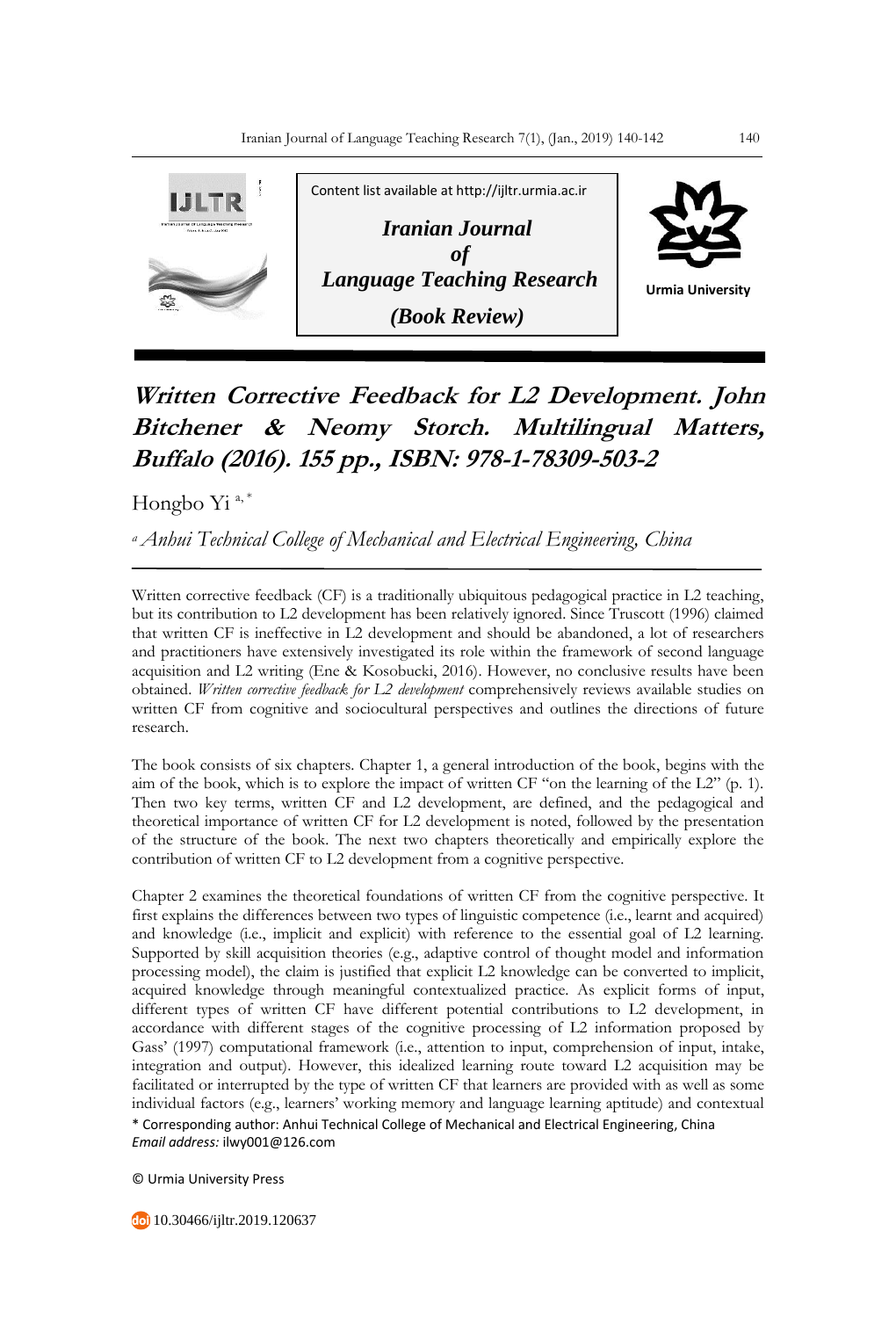factors (e.g., social relationships in the classroom and instructional practices in language learning) that learners are exposed to. The extent to which these factors empirically influence the role of written CF in L2 development is the central concern of the next chapter.

Chapter 3 empirically reviews cognitively informed research on the potential of written CF for L2 development. The studies reviewed are both theoretically and pedagogically driven in that they focus on whether written CF can be facilitative of L2 development as well as to what extent it works. Specifically, studies are critically reviewed in relation to the effectiveness of different types of written CF (e.g., direct error correction vs. less explicit written CF, direct error correction vs. direct error correction with more explicit written CF, and metalinguistic feedback vs. other types of written CF), the function of written CF targeting specific linguistic error types (e.g., item-based vs. rule-based forms/structures), and the efficacy of focused and unfocused written CF (i.e., CF limited to certain error categories vs. comprehensive CF). The findings of the studies mentioned above are quite contradictory due to design/execution flaws, the interaction of different individual cognitive factors (e.g., grammatical sensitivity and metalinguistic language), or individual affective and contextual factors (e.g. attitudes and beliefs about written CF and language learning backgrounds). Even though it has been empirically and theoretically corroborated that written CF has the potential to facilitate learners' explicit L2 knowledge development, "little attention has been given to investigations of the information processing that occurs from written CF input to modified output" (p. 66), which indicates the direction of future research.

Chapters 4-5 present sociocultural tenets closely related to written CF and critically evaluate empirical studies conducted from the sociocultural stance. Chapter 4 commences with an overview of sociocultural theory (SCT), particularly on how it views development. Then two sets of interrelated constructs in SCT (i.e., Zone of Proximal Development (ZPD) and scaffolding) are introduced to explain the features of effective written CF (i.e., graduated, contingent and dialogic). Mediation and tools are also discussed to explain how written CF is delivered and processed. As an extension of SCT, activity theory (AT) combines individual and contextual variables to elaborate learners' responses to written CF. From the sociocultural perspective, L2 development is mediated between learners and external factors, in which learners gradually internalize object- and other-regulated items, ultimately completing a language-based task independently through social interactions. Properly speaking, learners' L2 development involves both improved accuracy in subsequent text writing and increasing self-regulation in learning. In a word, SCT and AT help improve understanding of how and why written CF may facilitate learners' L2 development. However, development is dynamic including both progress and regression. In order to maximize its effectiveness, written CF should be attuned to learners' evolving needs (e.g., the goals the learners intend to achieve and the context where written CF occurs). Therefore, longitudinal studies are warranted to reveal how the written CF activity changes over time.

Chapter 5 evaluates studies on written CF within the framework of SCT and AT. Though considerably small both in number and in scale, but is longitudinal and interpretative, this body of research takes the form of a case study design with qualitative and quantitative data collected from authentic language learning environments. This chapter starts with the evaluation of empirical studies comparing the effectiveness of scaffolded and non-scaffolded written CF provided by teachers and peers within ZPD. Then the authors review studies on the impact of two types of mediational tools (i.e., symbolic and material) on providing and processing written CF. Within the framework of AT, written CF is viewed as an activity, involving how learners respond to teachers' CF, what teachers' practices are in the process of providing CF and how learners react to peers' CF, in which individual and context-specific factors interact. This illustrates the complexities of teachers' written CF practices and learners' responses. The obvious defect in such studies is the lack of the analysis of learners' new writing, just as the authors